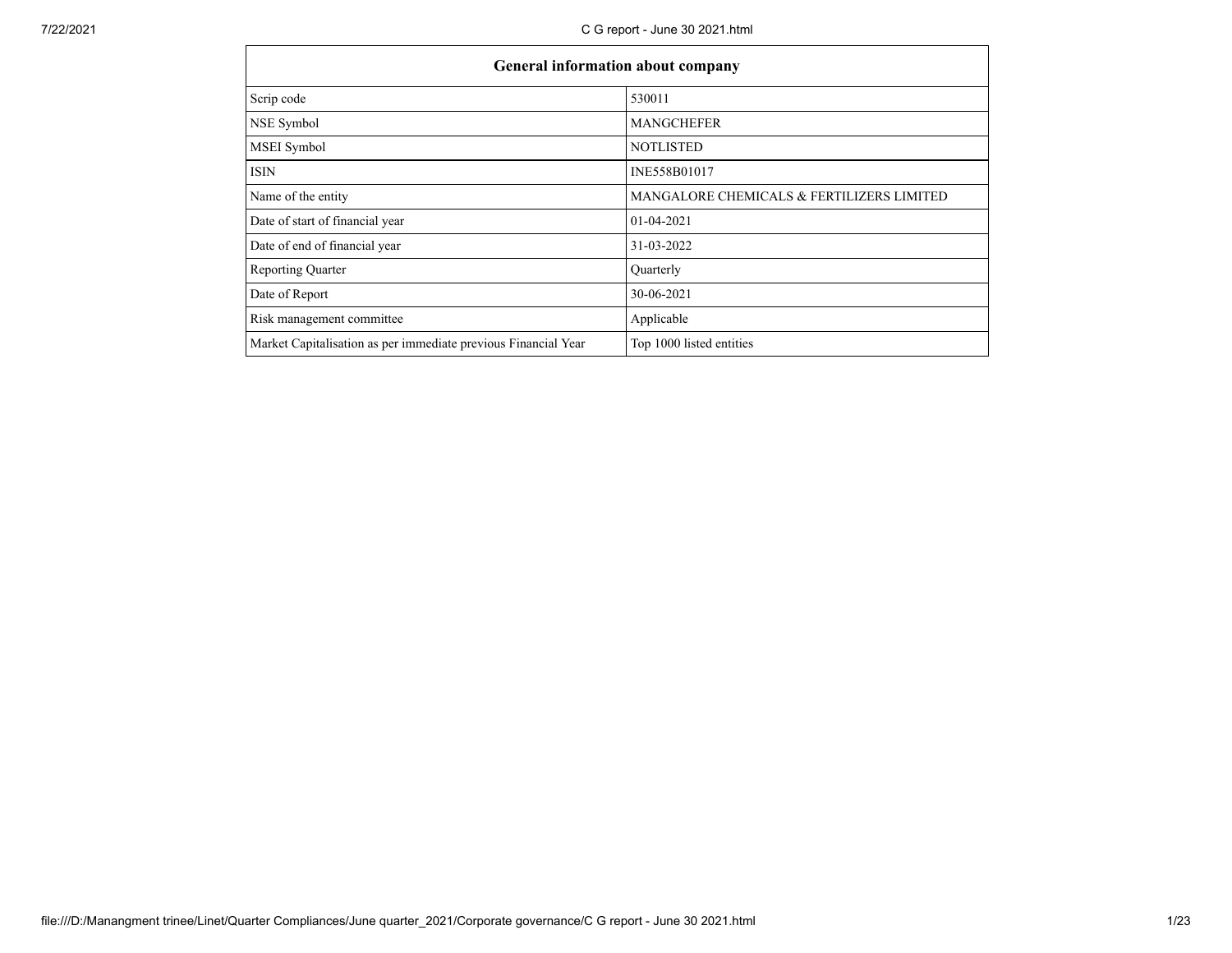|                | <b>Annexure I</b>                                              |                                |                     |            |                                                       |                                       |                            |                          |                                                                                                      |                                             |                                                          |                            |                      |                                            |                                                                                                                                                |                                                                                                                                                                      |                                                                                                                                                                          |                                                                                                                                                                                                            |                                      |                                         |
|----------------|----------------------------------------------------------------|--------------------------------|---------------------|------------|-------------------------------------------------------|---------------------------------------|----------------------------|--------------------------|------------------------------------------------------------------------------------------------------|---------------------------------------------|----------------------------------------------------------|----------------------------|----------------------|--------------------------------------------|------------------------------------------------------------------------------------------------------------------------------------------------|----------------------------------------------------------------------------------------------------------------------------------------------------------------------|--------------------------------------------------------------------------------------------------------------------------------------------------------------------------|------------------------------------------------------------------------------------------------------------------------------------------------------------------------------------------------------------|--------------------------------------|-----------------------------------------|
|                | Annexure I to be submitted by listed entity on quarterly basis |                                |                     |            |                                                       |                                       |                            |                          |                                                                                                      |                                             |                                                          |                            |                      |                                            |                                                                                                                                                |                                                                                                                                                                      |                                                                                                                                                                          |                                                                                                                                                                                                            |                                      |                                         |
|                | <b>I. Composition of Board of Directors</b>                    |                                |                     |            |                                                       |                                       |                            |                          |                                                                                                      |                                             |                                                          |                            |                      |                                            |                                                                                                                                                |                                                                                                                                                                      |                                                                                                                                                                          |                                                                                                                                                                                                            |                                      |                                         |
|                |                                                                |                                |                     |            |                                                       |                                       |                            |                          | Disclosure of notes on composition of board of directors explanatory                                 |                                             |                                                          |                            |                      |                                            |                                                                                                                                                |                                                                                                                                                                      |                                                                                                                                                                          |                                                                                                                                                                                                            |                                      |                                         |
|                |                                                                |                                |                     |            |                                                       |                                       |                            |                          |                                                                                                      |                                             | Wether the listed entity has a Regular Chairperson   Yes |                            |                      |                                            |                                                                                                                                                |                                                                                                                                                                      |                                                                                                                                                                          |                                                                                                                                                                                                            |                                      |                                         |
|                |                                                                |                                |                     |            |                                                       |                                       |                            |                          |                                                                                                      |                                             | Whether Chairperson is related to MD or CEO   No         |                            |                      |                                            |                                                                                                                                                |                                                                                                                                                                      |                                                                                                                                                                          |                                                                                                                                                                                                            |                                      |                                         |
| Sr             | Title<br>(Mr<br>$\sqrt{2}$<br>Ms)                              | Name of the<br>Director        | PAN                 | <b>DIN</b> | Category 1<br>of directors                            | Category 2<br>of directors            | Category 3<br>of directors | Date<br>of<br>Birth      | Whether<br>special<br>resolution<br>passed?<br>[Refer Reg.<br>$17(1A)$ of<br>Listing<br>Regulations] | Date of<br>passing<br>special<br>resolution | <b>Initial Date</b><br>of<br>appointment                 | Date of Re-<br>appointment | Date of<br>cessation | Tenure<br>of<br>director<br>(in<br>months) | No of<br>Directorship<br>in listed<br>entities<br>including<br>this listed<br>entity (Refer<br>Regulation<br>17A of<br>Listing<br>Regulations) | No of<br>Independent<br>Directorship<br>in listed<br>entities<br>including<br>this listed<br>entity<br>(Refer<br>Regulation<br>$17A(1)$ of<br>Listing<br>Regulations | Number of<br>memberships<br>in Audit/<br>Stakeholder<br>Committee(s)<br>including this<br>listed entity<br>(Refer<br>Regulation<br>$26(1)$ of<br>Listing<br>Regulations) | No of post<br>of<br>Chairperson<br>in Audit/<br>Stakeholder<br>Committee<br>held in listed<br>entities<br>including<br>this listed<br>entity (Refer<br>Regulation<br>$26(1)$ of<br>Listing<br>Regulations) | Notes for<br>not<br>providing<br>PAN | Notes f<br>not<br>providi<br><b>DIN</b> |
| $\mathbf{1}$   | Mr                                                             | <b>AKSHAY</b><br><b>PODDAR</b> | AFUPP0096C          | 00008686   | Non-<br>Executive -<br>Non<br>Independent<br>Director | Chairperson<br>related to<br>Promoter |                            | $20 -$<br>$07 -$<br>1976 | <b>NA</b>                                                                                            |                                             | 29-09-2015                                               |                            |                      |                                            | 6                                                                                                                                              | $\overline{0}$                                                                                                                                                       | 3                                                                                                                                                                        |                                                                                                                                                                                                            |                                      |                                         |
| 2              | Mr                                                             | N SURESH<br><b>KRISHNAN</b>    | AALPK2725K 00021965 |            | Non-<br>Executive -<br>Non<br>Independent<br>Director | Not<br>${\large \bf Applicable}$      |                            | $03 -$<br>$06 -$<br>1964 | NA                                                                                                   |                                             | 29-09-2015                                               |                            |                      |                                            | $\overline{2}$                                                                                                                                 | $\overline{0}$                                                                                                                                                       | 3                                                                                                                                                                        |                                                                                                                                                                                                            |                                      |                                         |
| $\overline{3}$ | Mr                                                             | DА<br><b>PRASANNA</b>          | AAGPP4040F          | 00253371   | Non-<br>Executive -<br>Independent<br>Director        | $\rm Not$<br>Applicable               | Shareholder<br>Director    | $03 -$<br>$10-$<br>1948  | NA                                                                                                   |                                             | 06-05-2016                                               | 06-05-2021                 |                      | 62                                         |                                                                                                                                                |                                                                                                                                                                      | 3                                                                                                                                                                        |                                                                                                                                                                                                            |                                      |                                         |
| $\overline{4}$ | Mr                                                             | K<br>PRABHAKAR<br><b>RAO</b>   | AALPR0847D 00898513 |            | Executive<br>Director                                 | Not<br>Applicable                     |                            | $02 -$<br>$07 -$<br>1955 | NA                                                                                                   |                                             | 01-08-2017                                               | 01-08-2020                 |                      |                                            |                                                                                                                                                | $\overline{0}$                                                                                                                                                       | $\Omega$                                                                                                                                                                 | $\Omega$                                                                                                                                                                                                   |                                      |                                         |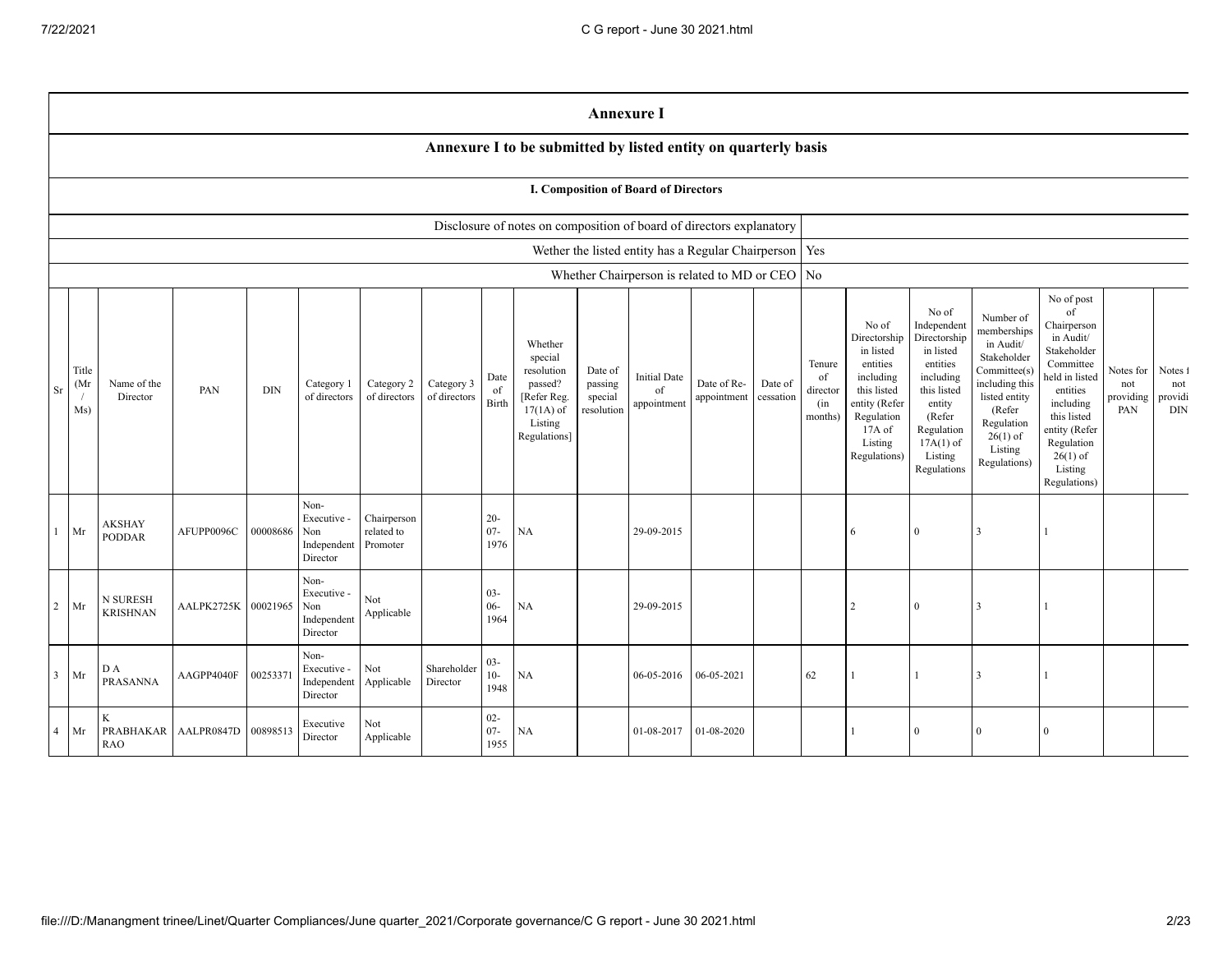## **I. Composition of Board of Directors**

|                |                      |                                                    |                     |            |                                                           |                               |                            |                          | Disclosure of notes on composition of board of directors explanatory                                 |                                             |                                          |                            |                      |                                            |                                                                                                                                                  |                                                                                                                                                                      |                                                                                                                                                                          |                                                                                                                                         |
|----------------|----------------------|----------------------------------------------------|---------------------|------------|-----------------------------------------------------------|-------------------------------|----------------------------|--------------------------|------------------------------------------------------------------------------------------------------|---------------------------------------------|------------------------------------------|----------------------------|----------------------|--------------------------------------------|--------------------------------------------------------------------------------------------------------------------------------------------------|----------------------------------------------------------------------------------------------------------------------------------------------------------------------|--------------------------------------------------------------------------------------------------------------------------------------------------------------------------|-----------------------------------------------------------------------------------------------------------------------------------------|
|                |                      | Wether the listed entity has a Regular Chairperson |                     |            |                                                           |                               |                            |                          |                                                                                                      |                                             |                                          |                            |                      |                                            |                                                                                                                                                  |                                                                                                                                                                      |                                                                                                                                                                          |                                                                                                                                         |
| Sr             | Title<br>(Mr)<br>Ms) | Name of the<br>Director                            | PAN                 | <b>DIN</b> | Category 1<br>of directors                                | Category 2<br>of<br>directors | Category 3<br>of directors | Date<br>of<br>Birth      | Whether<br>special<br>resolution<br>passed?<br>[Refer Reg.<br>$17(1A)$ of<br>Listing<br>Regulations] | Date of<br>passing<br>special<br>resolution | <b>Initial Date</b><br>of<br>appointment | Date of Re-<br>appointment | Date of<br>cessation | Tenure<br>of<br>director<br>(in<br>months) | No of<br>Directorship<br>in listed<br>entities<br>including<br>this listed<br>entity (Refer<br>Regulation<br>$17A$ of<br>Listing<br>Regulations) | No of<br>Independent<br>Directorship<br>in listed<br>entities<br>including<br>this listed<br>entity<br>(Refer<br>Regulation<br>$17A(1)$ of<br>Listing<br>Regulations | Number of<br>memberships<br>in Audit/<br>Stakeholder<br>Committee(s)<br>including this<br>listed entity<br>(Refer<br>Regulation<br>$26(1)$ of<br>Listing<br>Regulations) | No of<br>$\Omega$<br>Chair<br>in A<br>Stakel<br>Comr<br>held in<br>enti<br>inclu<br>this 1<br>entity<br>Regu<br>26(1)<br>List<br>Regula |
| 5 <sup>7</sup> | Mrs                  | <b>RITA</b><br><b>MENON</b>                        | AGBPM3708N 00064714 |            | Non-<br>Executive -<br>Independent Applicable<br>Director | Not                           | Shareholder<br>Director    | $25 -$<br>$12 -$<br>1951 | NA                                                                                                   |                                             | 29-07-2017                               | 29-07-2020                 |                      | 47                                         |                                                                                                                                                  |                                                                                                                                                                      |                                                                                                                                                                          |                                                                                                                                         |
| 6              | Mr                   | <b>DIPANKAR</b><br><b>CHATTERJI</b>                | ACLPC0912G          | 00031256   | Non-<br>Executive -<br>Independent Applicable<br>Director | Not                           | Shareholder<br>Director    | $23 -$<br>$08 -$<br>1948 | NA                                                                                                   |                                             | 14-05-2019                               | 14-05-2019                 |                      | 26                                         |                                                                                                                                                  |                                                                                                                                                                      |                                                                                                                                                                          |                                                                                                                                         |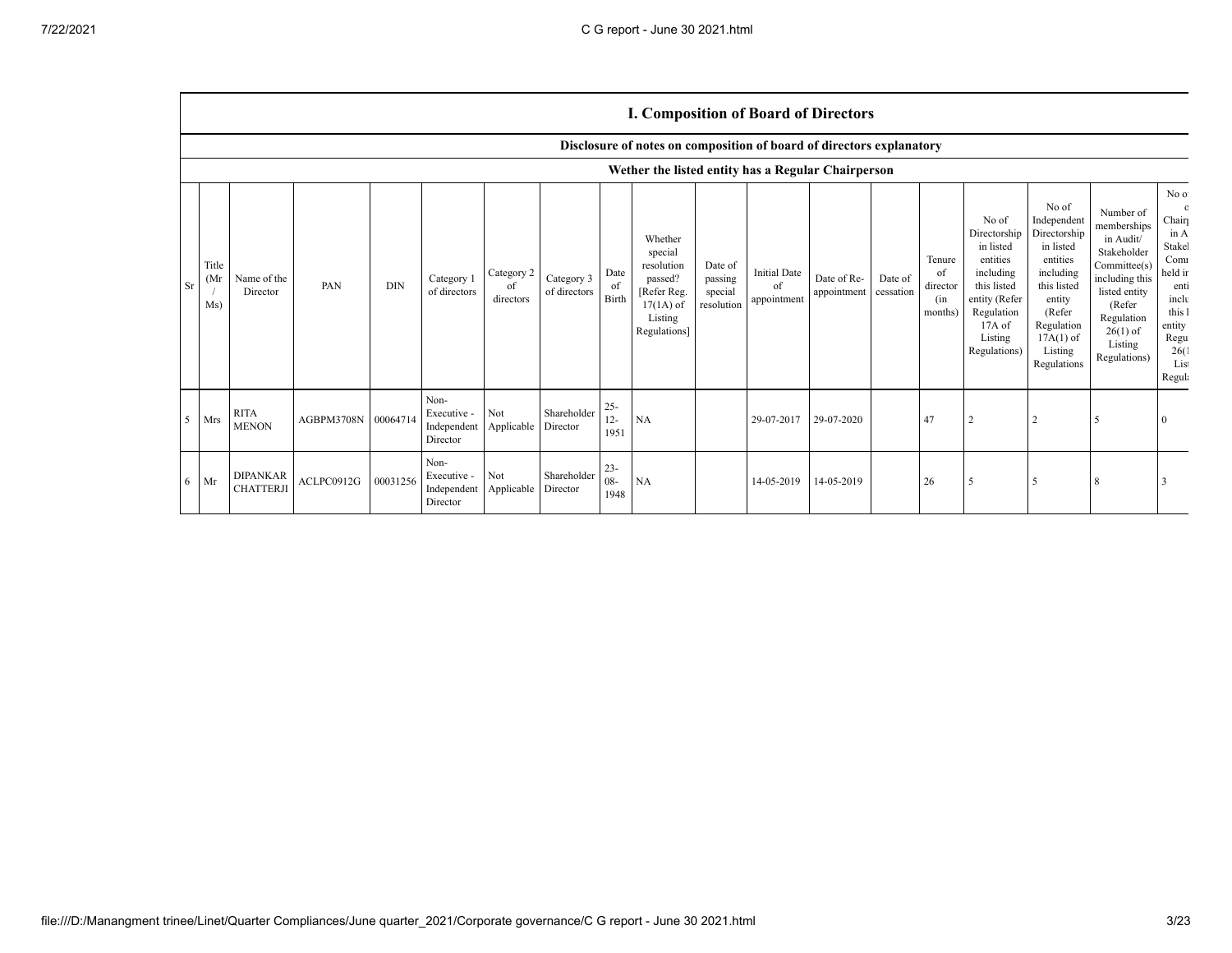| Annexure 1                                                                                   |  |
|----------------------------------------------------------------------------------------------|--|
| <b>II. Composition of Committees</b>                                                         |  |
| Disclosure of notes on composition of committees explanatory $\Gamma$ Textual Information(1) |  |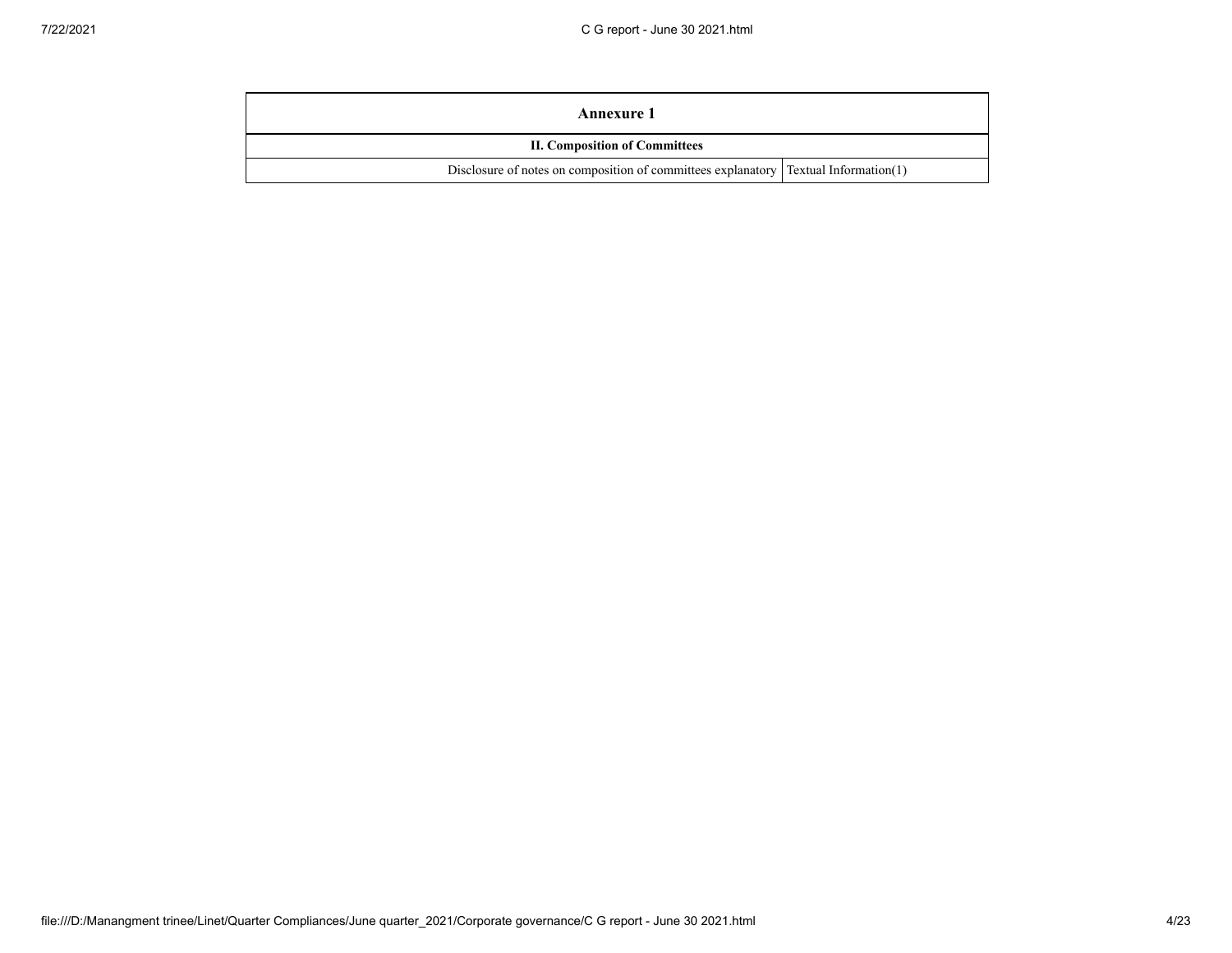| <b>Annexure 1 Text Block</b> |                                                                                                                                                            |  |  |  |  |
|------------------------------|------------------------------------------------------------------------------------------------------------------------------------------------------------|--|--|--|--|
|                              | Composition of Risk Management Committee:<br>The details of the non-board committee member                                                                 |  |  |  |  |
| Textual Information(1)       | Name of the Member: Mr. T M Murlidharan<br>Category 1: Chief Financial Officer<br>Category 2: Member<br>Date of appointment: 22.03.2017<br>PAN: AEKPM2665R |  |  |  |  |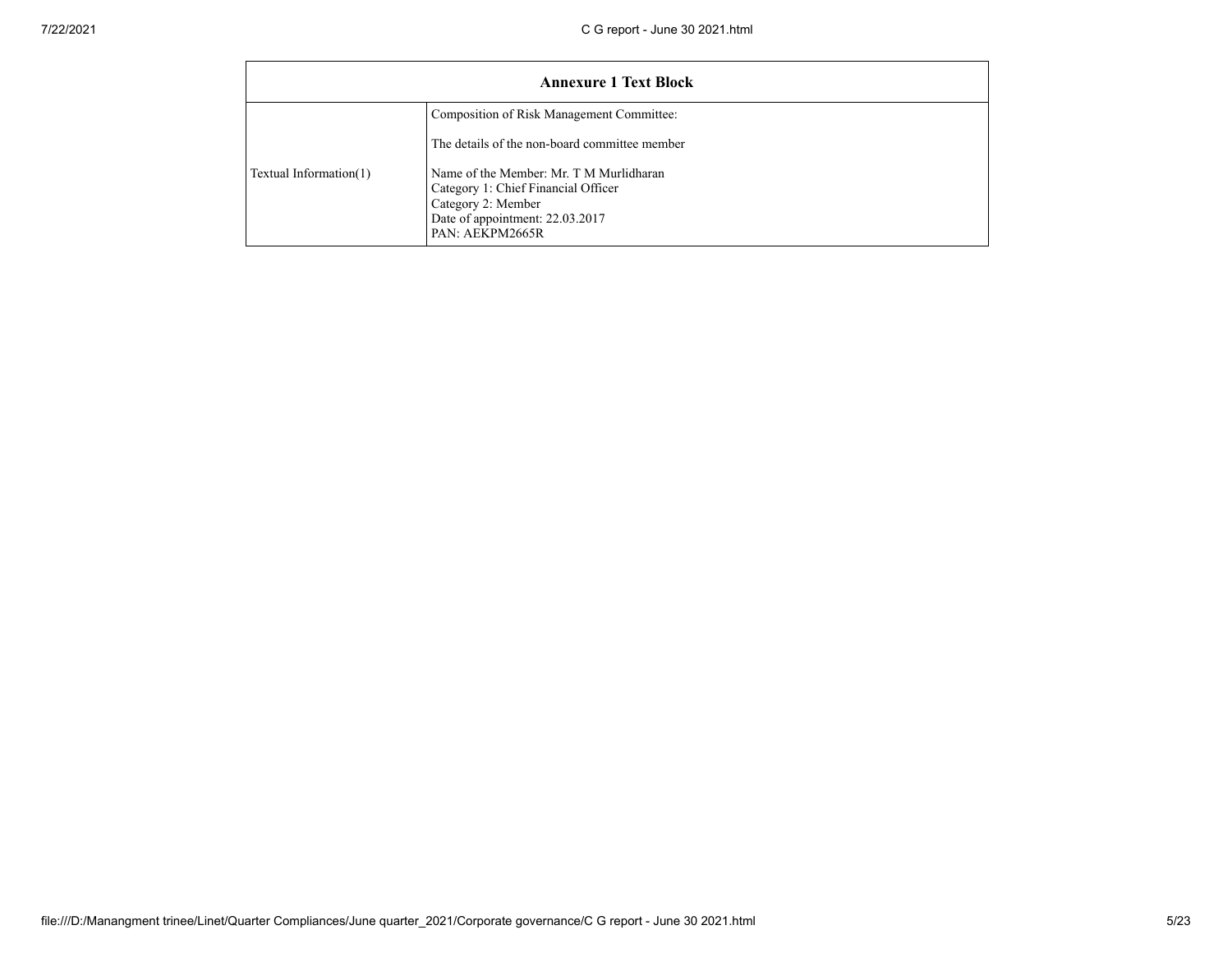|                | <b>Audit Committee Details</b>                                      |                                     |                                         |                            |                        |                      |         |  |
|----------------|---------------------------------------------------------------------|-------------------------------------|-----------------------------------------|----------------------------|------------------------|----------------------|---------|--|
|                | Whether the Audit Committee has a Regular Chairperson<br><b>Yes</b> |                                     |                                         |                            |                        |                      |         |  |
| <b>Sr</b>      | <b>DIN</b><br>Number                                                | Name of Committee<br>members        | Category 1 of directors                 | Category 2 of<br>directors | Date of<br>Appointment | Date of<br>Cessation | Remarks |  |
|                | 00031256                                                            | <b>DIPANKAR</b><br><b>CHATTERJI</b> | Non-Executive - Independent<br>Director | Chairperson                | 14-05-2019             |                      |         |  |
| $\overline{c}$ | 00064714                                                            | <b>RITA MENON</b>                   | Non-Executive - Independent<br>Director | Member                     | 14-05-2019             |                      |         |  |
| 3              | 00253371                                                            | D A PRASANNA                        | Non-Executive - Independent<br>Director | Member                     | $06 - 05 - 2016$       |                      |         |  |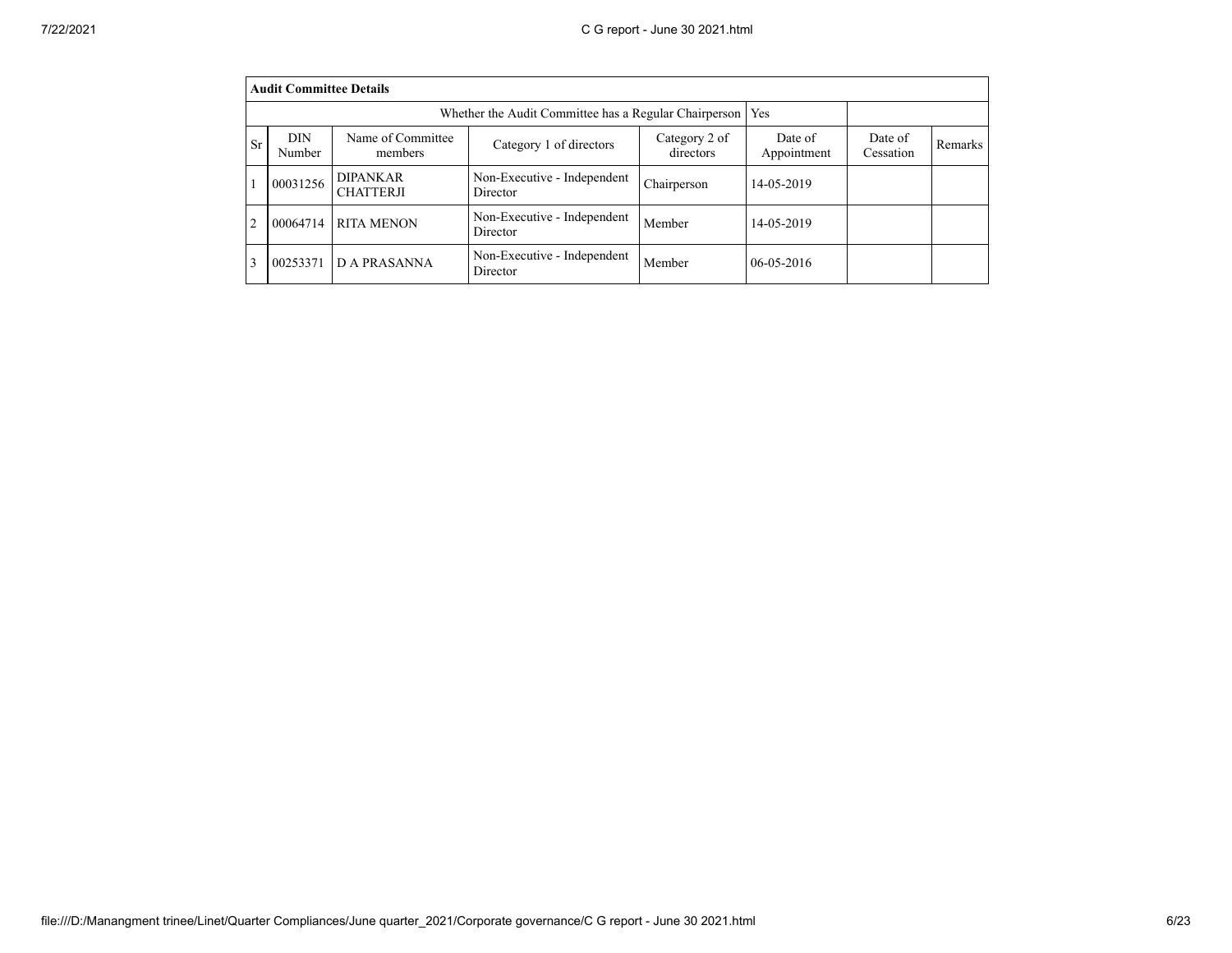|                | Nomination and remuneration committee                                              |                                     |                                             |                            |                        |                      |         |  |
|----------------|------------------------------------------------------------------------------------|-------------------------------------|---------------------------------------------|----------------------------|------------------------|----------------------|---------|--|
|                | Whether the Nomination and remuneration committee has a Regular Chairperson<br>Yes |                                     |                                             |                            |                        |                      |         |  |
| <b>Sr</b>      | DIN<br>Number                                                                      | Name of Committee<br>members        | Category 1 of directors                     | Category 2 of<br>directors | Date of<br>Appointment | Date of<br>Cessation | Remarks |  |
|                | 00253371                                                                           | D A PRASANNA                        | Non-Executive - Independent<br>Director     | Chairperson                | $06 - 05 - 2016$       |                      |         |  |
| $\overline{2}$ | 00031256                                                                           | <b>DIPANKAR</b><br><b>CHATTERJI</b> | Non-Executive - Independent<br>Director     | Member                     | 14-05-2019             |                      |         |  |
| 3              |                                                                                    | 00008686 AKSHAY PODDAR              | Non-Executive - Non<br>Independent Director | Member                     | 29-09-2020             |                      |         |  |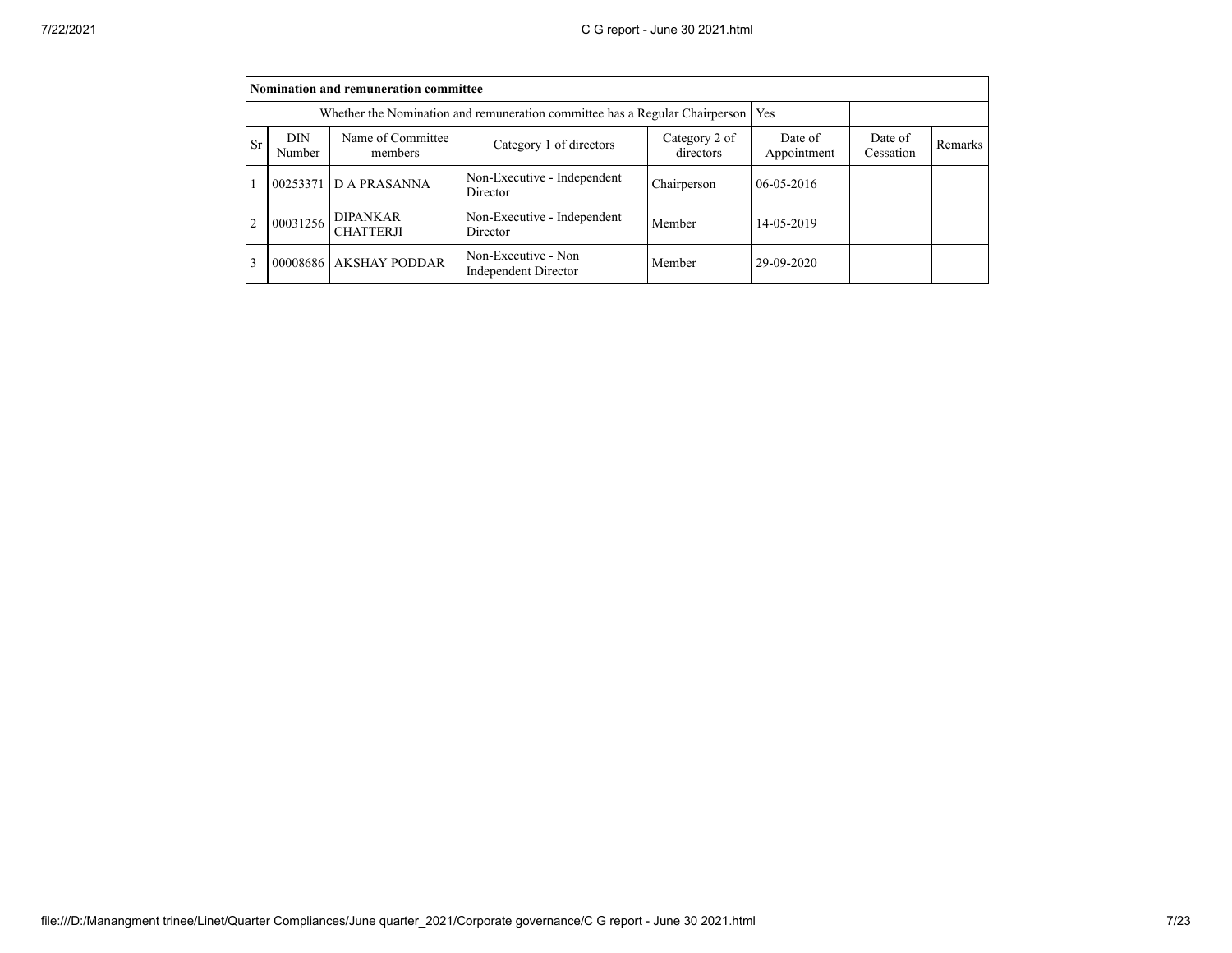|                | <b>Stakeholders Relationship Committee</b> |                                                                           |                                                    |                            |                        |                      |                              |
|----------------|--------------------------------------------|---------------------------------------------------------------------------|----------------------------------------------------|----------------------------|------------------------|----------------------|------------------------------|
|                |                                            | Whether the Stakeholders Relationship Committee has a Regular Chairperson | Yes                                                |                            |                        |                      |                              |
| Sr             | <b>DIN</b><br>Number                       | Name of Committee<br>members                                              | Category 1 of directors                            | Category 2 of<br>directors | Date of<br>Appointment | Date of<br>Cessation | Remarks                      |
|                | 00253371                                   | D A PRASANNA                                                              | Non-Executive - Independent<br>Director            | Chairperson                | $06 - 05 - 2016$       |                      | Textual<br>Information $(1)$ |
| $\overline{2}$ | 00064714                                   | <b>RITA MENON</b>                                                         | Non-Executive - Independent<br>Director            | Member                     | 14-05-2019             |                      |                              |
| 3              | 00031256                                   | <b>DIPANKAR</b><br><b>CHATTERJI</b>                                       | Non-Executive - Independent<br>Director            | Member                     | 14-05-2019             |                      |                              |
| 4              | 00021965                                   | N SURESH<br><b>KRISHNAN</b>                                               | Non-Executive - Non<br><b>Independent Director</b> | Member                     | 19-10-2015             |                      |                              |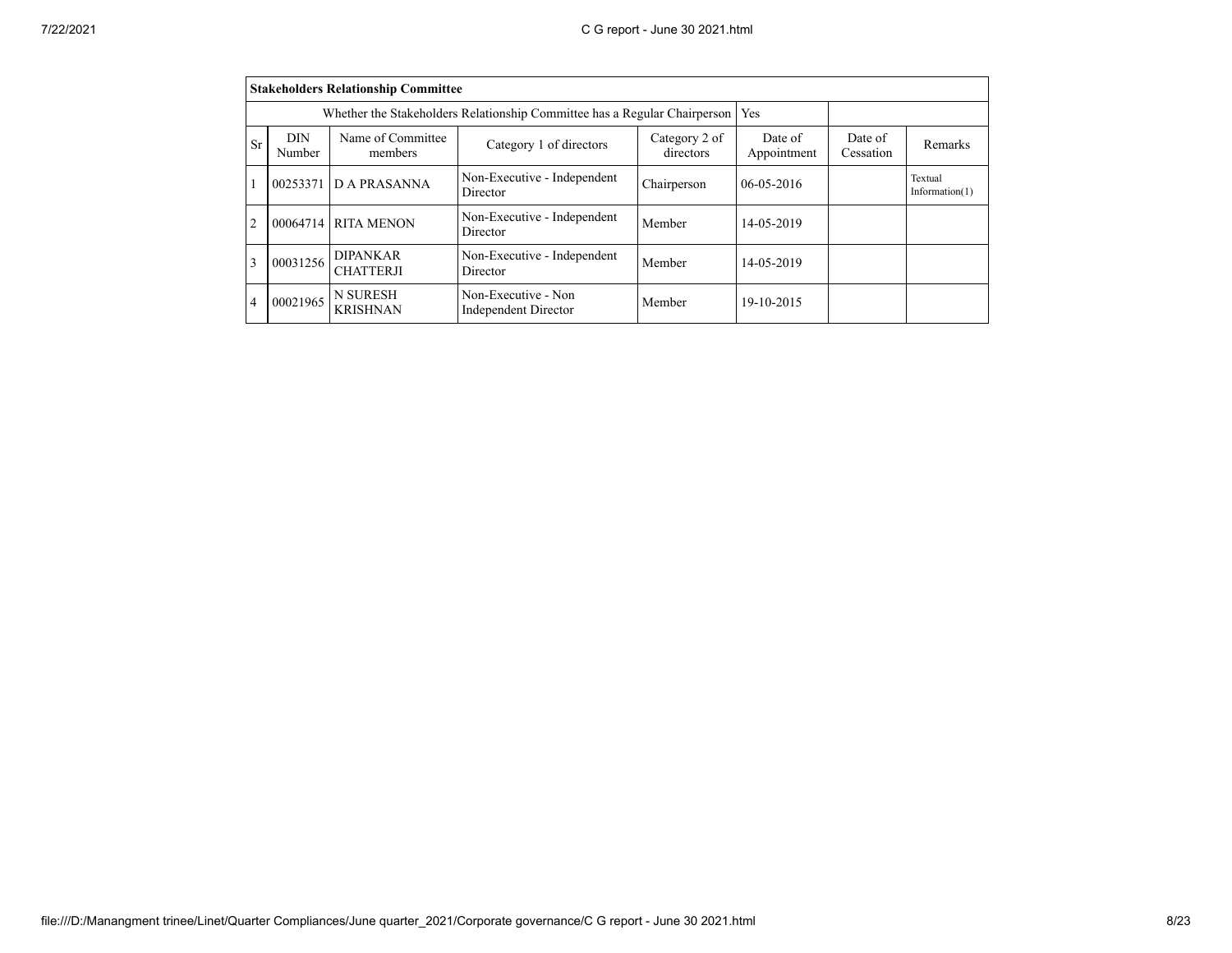|                        | <b>Sr Text Block</b>                                                                                                             |
|------------------------|----------------------------------------------------------------------------------------------------------------------------------|
| Textual Information(1) | Mr. D.A.Prasanna was appointed as a member of the committee on 06.05.2016 and designated as a<br>Chairperson w.e.f. $14.05.2019$ |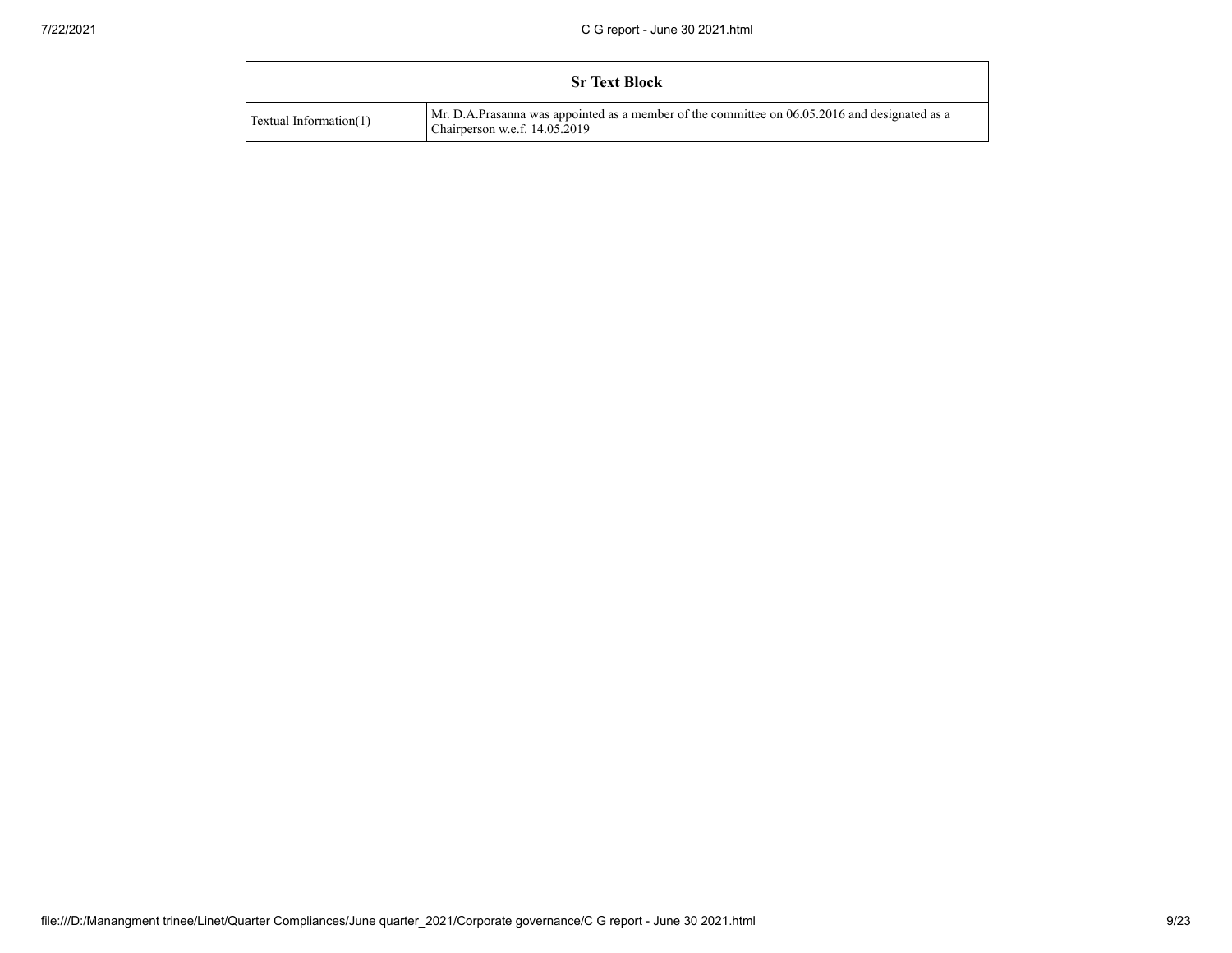|                | <b>Risk Management Committee</b> |                                                                      |                                         |                            |                        |                      |         |  |
|----------------|----------------------------------|----------------------------------------------------------------------|-----------------------------------------|----------------------------|------------------------|----------------------|---------|--|
|                |                                  | Whether the Risk Management Committee has a Regular Chairperson   No |                                         |                            |                        |                      |         |  |
| <b>Sr</b>      | DIN<br><b>Number</b>             | Name of Committee<br>members                                         | Category 1 of directors                 | Category 2 of<br>directors | Date of<br>Appointment | Date of<br>Cessation | Remarks |  |
|                |                                  | 00898513 K PRABHAKAR RAO                                             | <b>Executive Director</b>               | Member                     | 22-03-2017             |                      |         |  |
| $\mathfrak{D}$ | 00253371                         | D A PRASANNA                                                         | Non-Executive - Independent<br>Director | Member                     | 22-03-2017             |                      |         |  |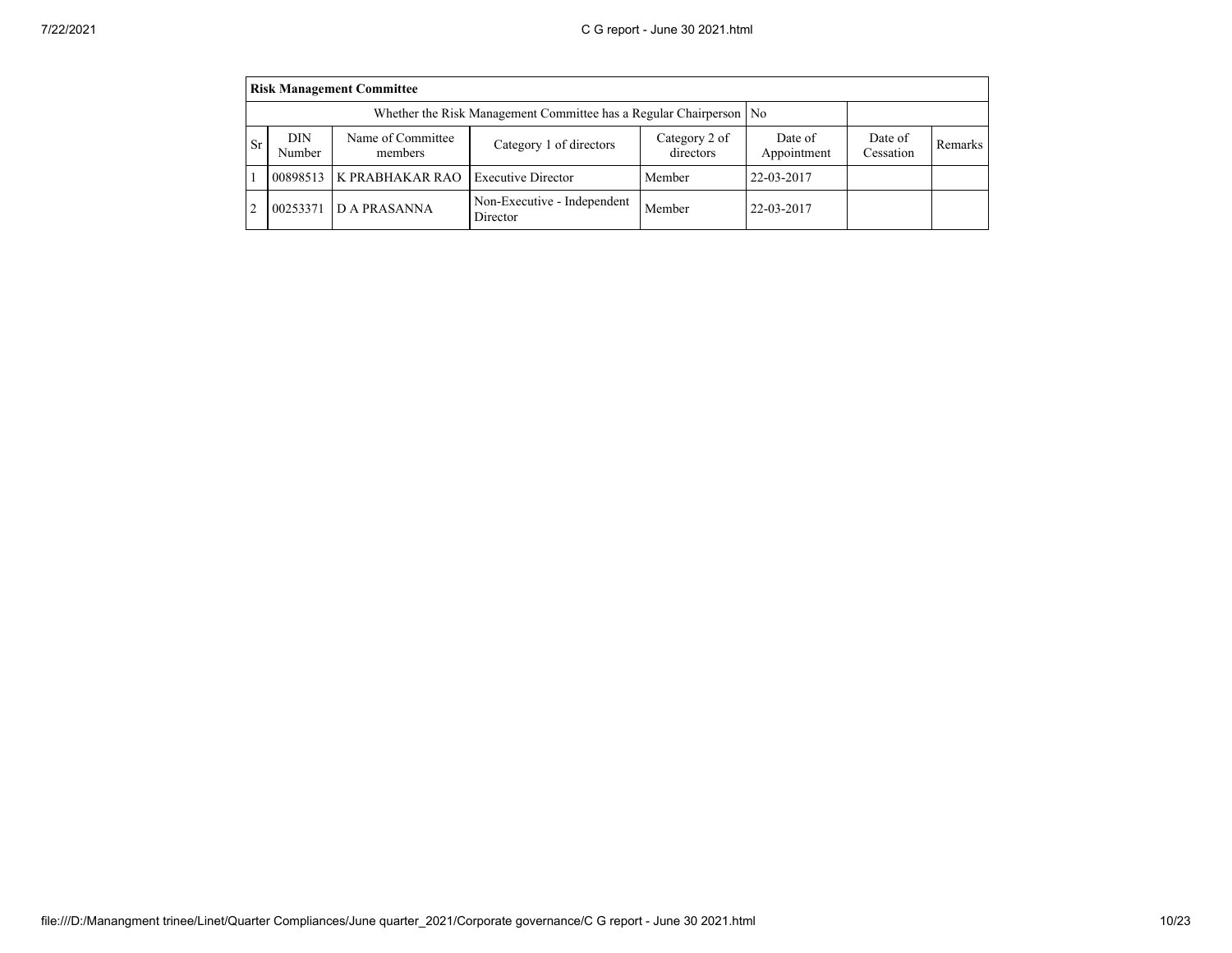|                | <b>Corporate Social Responsibility Committee</b> |                                                                                 |                                                    |                            |                        |                      |                              |
|----------------|--------------------------------------------------|---------------------------------------------------------------------------------|----------------------------------------------------|----------------------------|------------------------|----------------------|------------------------------|
|                |                                                  | Whether the Corporate Social Responsibility Committee has a Regular Chairperson | Yes                                                |                            |                        |                      |                              |
| Sr             | DIN<br>Number                                    | Name of Committee<br>members                                                    | Category 1 of directors                            | Category 2 of<br>directors | Date of<br>Appointment | Date of<br>Cessation | Remarks                      |
|                |                                                  | 00064714 RITA MENON                                                             | Non-Executive - Independent<br>Director            | Chairperson                | 29-07-2017             |                      | Textual<br>Information $(1)$ |
| $\overline{2}$ | 00253371                                         | <b>DA PRASANNA</b>                                                              | Non-Executive - Independent<br>Director            | Member                     | $06 - 05 - 2016$       |                      |                              |
| 3              | 00021965                                         | <b>N SURESH</b><br><b>KRISHNAN</b>                                              | Non-Executive - Non<br><b>Independent Director</b> | Member                     | 14-05-2019             |                      |                              |
| 4              | 00898513                                         | <b>K PRABHAKAR</b><br><b>RAO</b>                                                | <b>Executive Director</b>                          | Member                     | 29-07-2017             |                      |                              |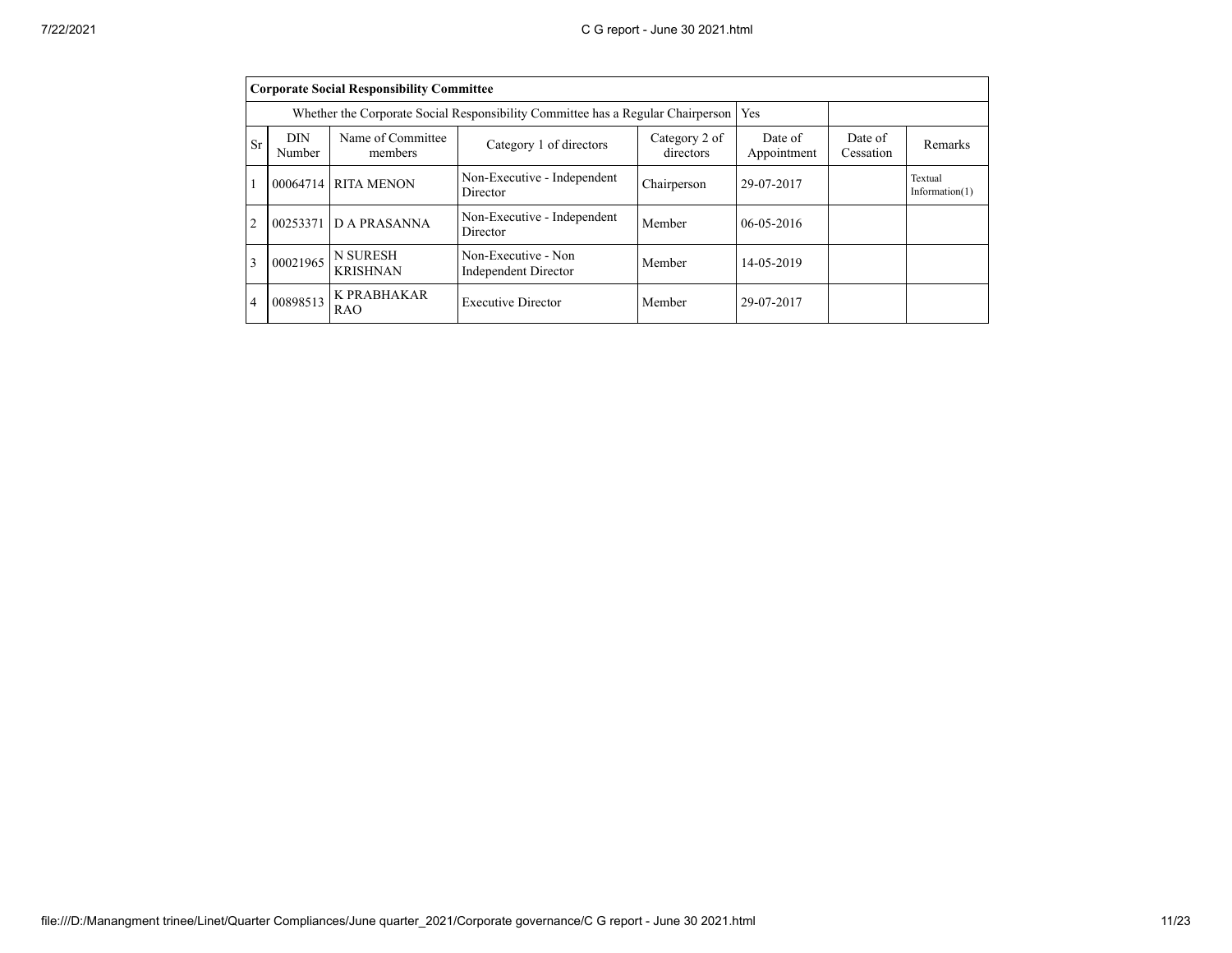|                        | <b>Sr Text Block</b>                                                                                                          |
|------------------------|-------------------------------------------------------------------------------------------------------------------------------|
| Textual Information(1) | Mrs. Rita Menon was appointed as a member of the committee on 29.07.2017 and designated as a<br>Chairperson w.e.f. 14.05.2019 |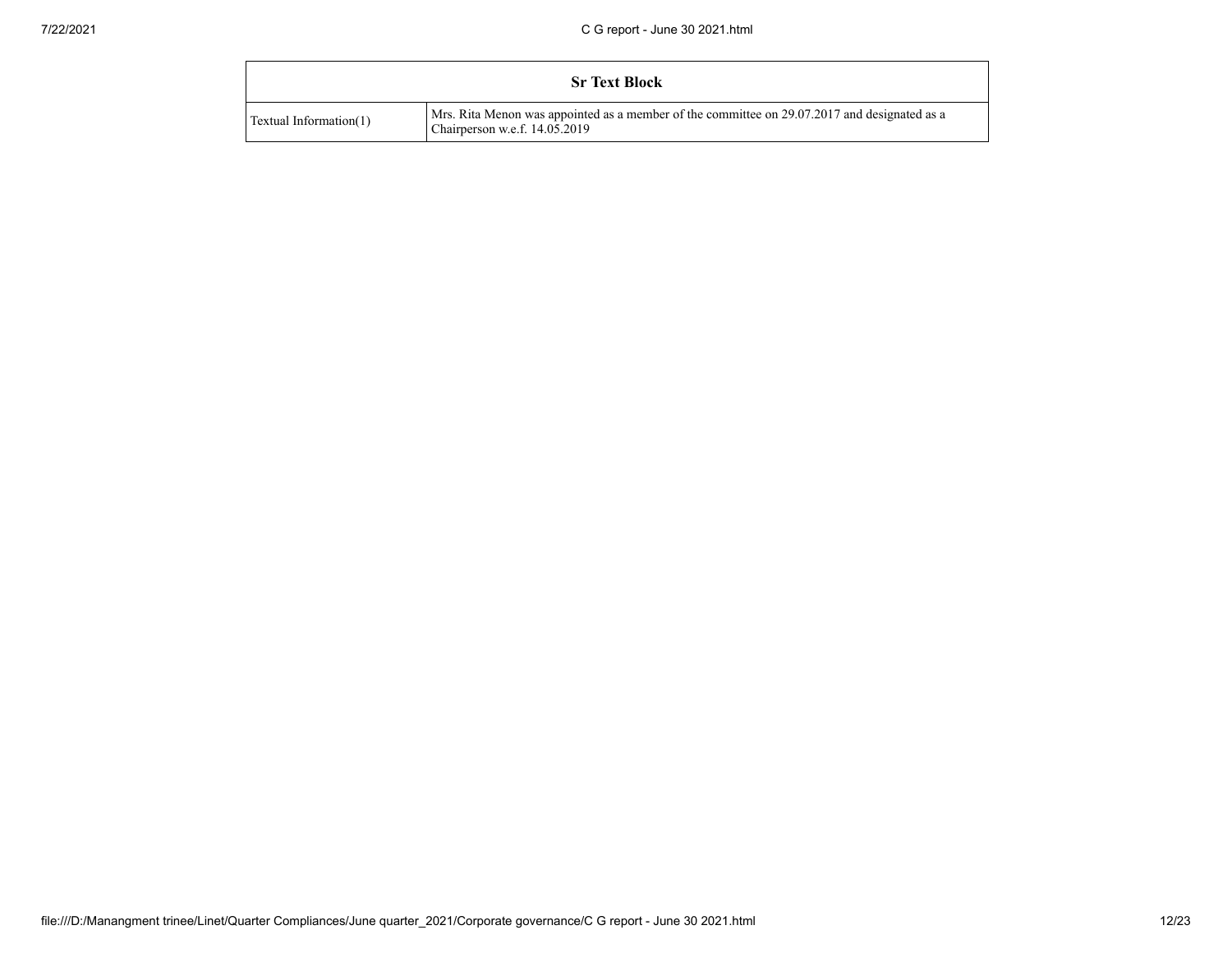| <b>Other Committee</b> |                                                                                                                                     |  |  |
|------------------------|-------------------------------------------------------------------------------------------------------------------------------------|--|--|
|                        | Sr   DIN Number   Name of Committee members   Name of other committee   Category 1 of directors   Category 2 of directors   Remarks |  |  |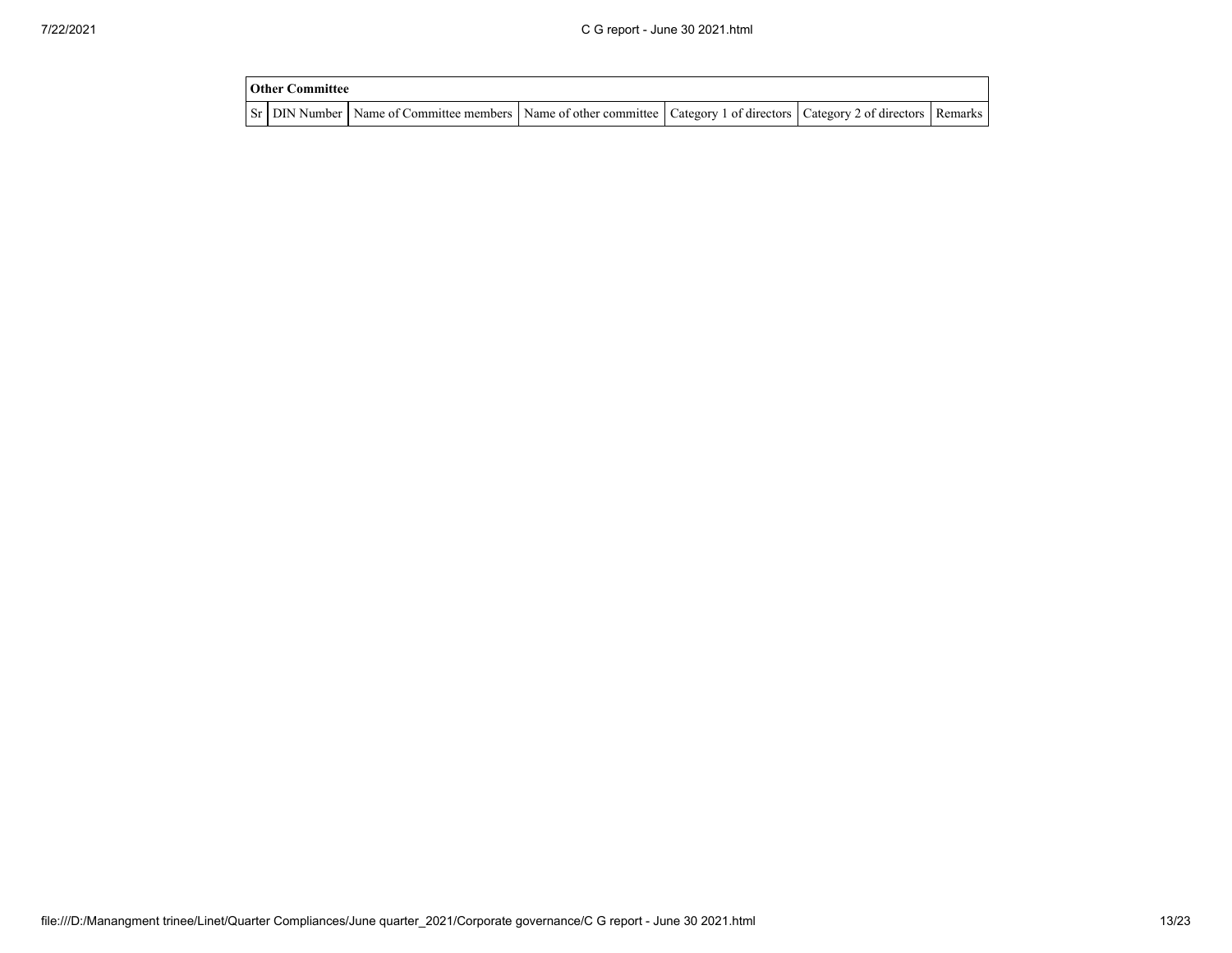|                                                                     | <b>Annexure 1</b>                                             |                                                             |                                                                   |                                       |                                                     |                                           |                                                           |
|---------------------------------------------------------------------|---------------------------------------------------------------|-------------------------------------------------------------|-------------------------------------------------------------------|---------------------------------------|-----------------------------------------------------|-------------------------------------------|-----------------------------------------------------------|
|                                                                     | <b>Annexure 1</b>                                             |                                                             |                                                                   |                                       |                                                     |                                           |                                                           |
|                                                                     | <b>III. Meeting of Board of Directors</b>                     |                                                             |                                                                   |                                       |                                                     |                                           |                                                           |
| Disclosure of notes on meeting of board of<br>directors explanatory |                                                               |                                                             |                                                                   |                                       |                                                     |                                           |                                                           |
| <b>Sr</b>                                                           | $Date(s)$ of meeting<br>$(if any)$ in the<br>previous quarter | Date(s) of<br>meeting (if any)<br>in the current<br>quarter | Maximum gap between<br>any two consecutive (in<br>number of days) | Notes for<br>not<br>providing<br>Date | Whether<br>requirement of<br>Ouorum met<br>(Yes/No) | Number of<br><b>Directors</b><br>present* | No. of Independent<br>Directors attending<br>the meeting* |
|                                                                     | $04 - 02 - 2021$                                              |                                                             |                                                                   |                                       | Yes                                                 | 6                                         |                                                           |
| $\overline{2}$                                                      |                                                               | 05-05-2021                                                  | 89                                                                |                                       | Yes                                                 | 6                                         |                                                           |
| 3                                                                   |                                                               | 15-05-2021                                                  | 9                                                                 |                                       | Yes                                                 | 6                                         |                                                           |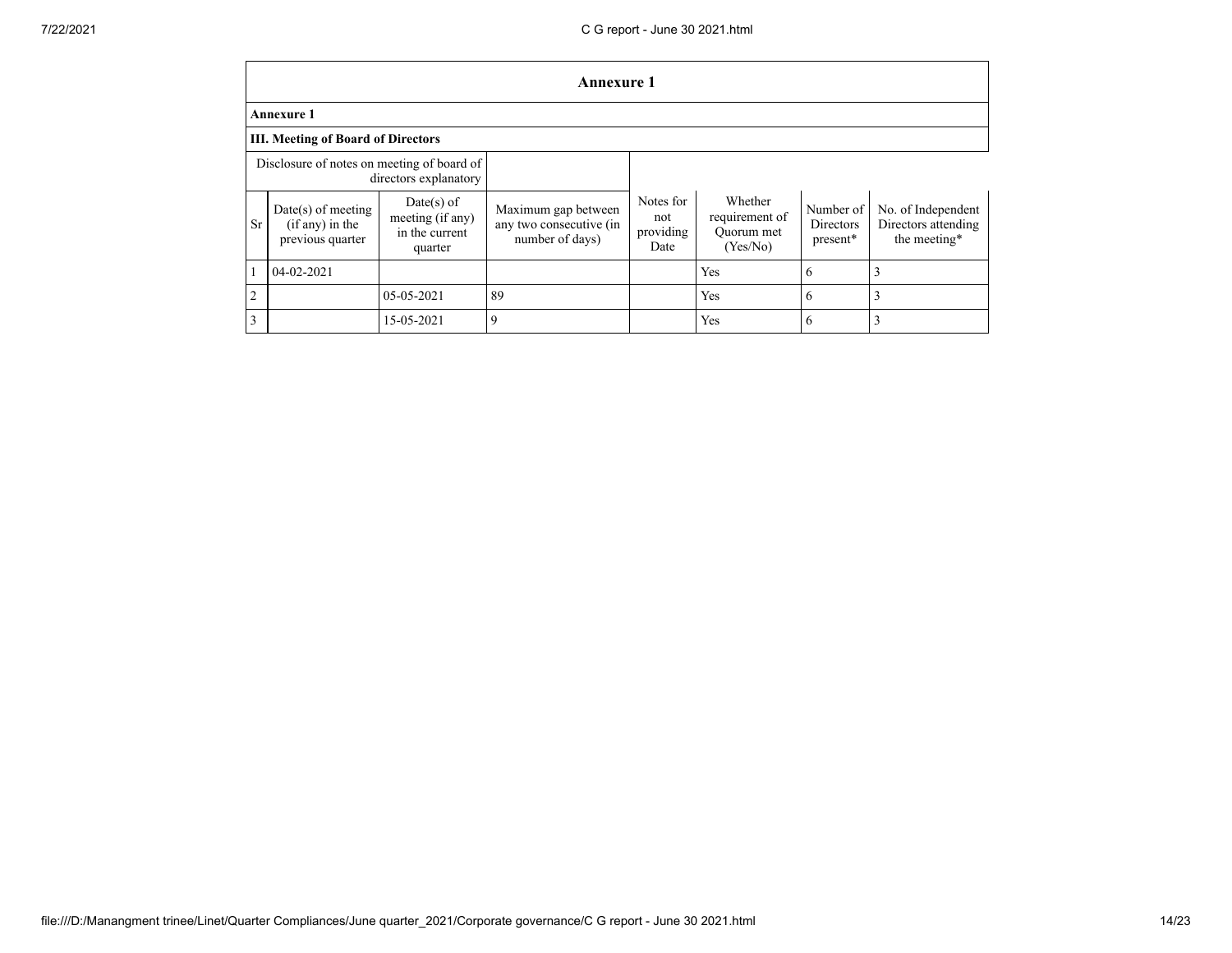|                         | <b>Annexure 1</b>                                                                        |                                                                                                          |                                                                      |                               |                                       |                                                        |                                    |                                                                           |
|-------------------------|------------------------------------------------------------------------------------------|----------------------------------------------------------------------------------------------------------|----------------------------------------------------------------------|-------------------------------|---------------------------------------|--------------------------------------------------------|------------------------------------|---------------------------------------------------------------------------|
|                         | <b>IV. Meeting of Committees</b>                                                         |                                                                                                          |                                                                      |                               |                                       |                                                        |                                    |                                                                           |
|                         | Textual<br>Disclosure of notes on meeting of committees explanatory<br>Information $(1)$ |                                                                                                          |                                                                      |                               |                                       |                                                        |                                    |                                                                           |
| <b>Sr</b>               | Name of<br>Committee                                                                     | Date(s) of meeting (Enter<br>dates of Previous quarter<br>and Current quarter in<br>chronological order) | Maximum gap<br>between any two<br>consecutive (in<br>number of days) | Name of<br>other<br>committee | Reson for<br>not<br>providing<br>date | Whether<br>requirement<br>of Quorum<br>met<br>(Yes/No) | Number of<br>Directors<br>present* | No. of<br>Independent<br><b>Directors</b><br>attending<br>the<br>meeting* |
| 1                       | Audit<br>Committee                                                                       | 04-02-2021                                                                                               |                                                                      |                               |                                       | Yes                                                    | 3                                  | 3                                                                         |
| $\overline{2}$          | Audit<br>Committee                                                                       | 05-05-2021                                                                                               | 89                                                                   |                               |                                       | Yes                                                    | 3                                  | 3                                                                         |
| $\overline{\mathbf{3}}$ | Audit<br>Committee                                                                       | 15-05-2021                                                                                               | 9                                                                    |                               |                                       | Yes                                                    | 3                                  | 3                                                                         |
| $\overline{4}$          | Nomination<br>and<br>remuneration<br>committee                                           | $03-02-2021$                                                                                             |                                                                      |                               |                                       | Yes                                                    | 3                                  | $\overline{2}$                                                            |
| 5                       | Nomination<br>and<br>remuneration<br>committee                                           | $04 - 05 - 2021$                                                                                         |                                                                      |                               |                                       | Yes                                                    | 3                                  | 2                                                                         |
| 6                       | <b>Stakeholders</b><br>Relationship<br>Committee                                         | 04-02-2021                                                                                               |                                                                      |                               |                                       | Yes                                                    | 4                                  | 3                                                                         |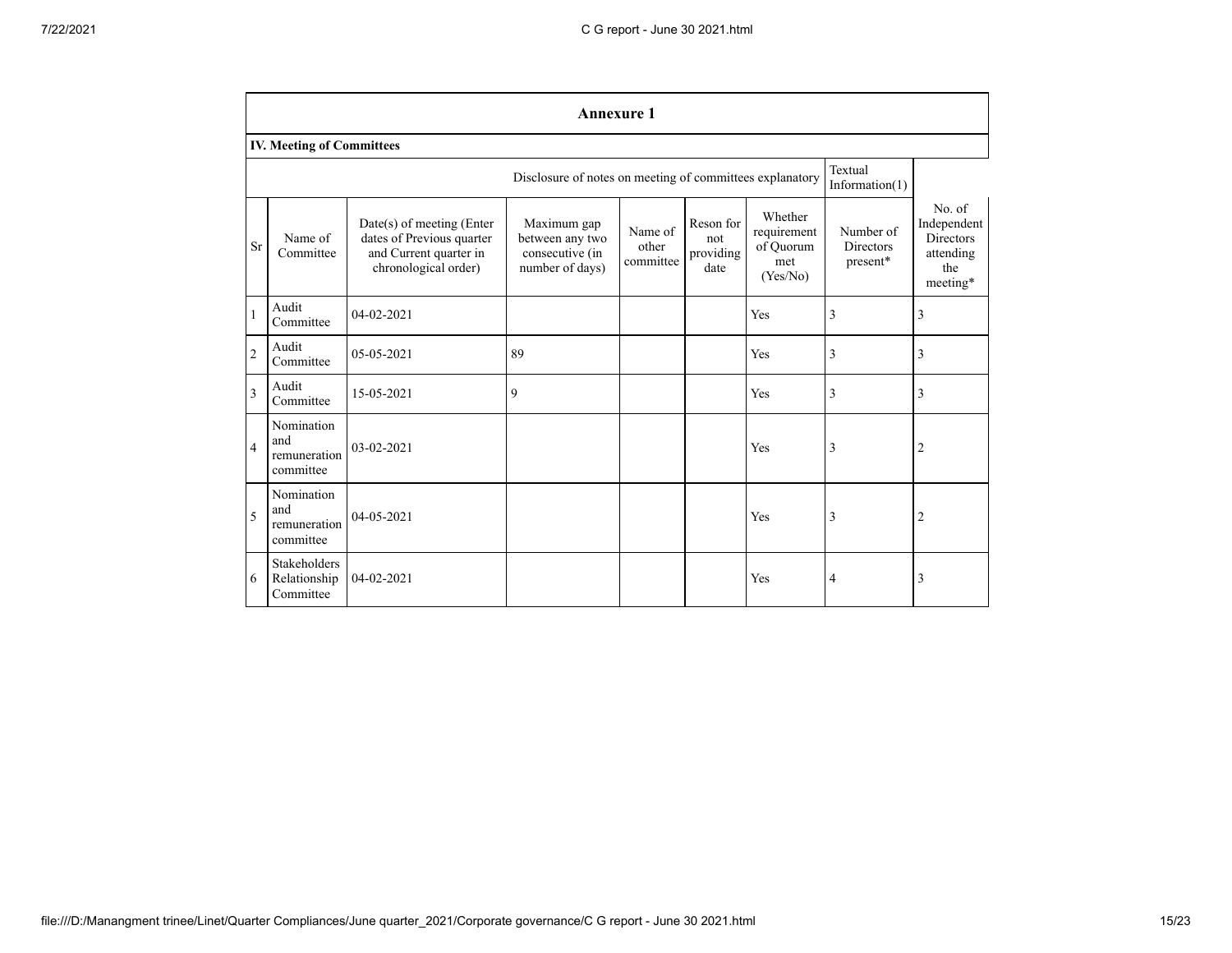|           | <b>Annexure 1</b>                |                                                                                                            |                                                                      |                               |                                       |                                                        |                                       |                                                                        |
|-----------|----------------------------------|------------------------------------------------------------------------------------------------------------|----------------------------------------------------------------------|-------------------------------|---------------------------------------|--------------------------------------------------------|---------------------------------------|------------------------------------------------------------------------|
|           | <b>IV. Meeting of Committees</b> |                                                                                                            |                                                                      |                               |                                       |                                                        |                                       |                                                                        |
| <b>Sr</b> | Name of<br>Committee             | $Date(s)$ of meeting (Enter<br>dates of Previous quarter and<br>Current quarter in<br>chronological order) | Maximum gap<br>between any two<br>consecutive (in<br>number of days) | Name of<br>other<br>committee | Reson for<br>not<br>providing<br>date | Whether<br>requirement<br>of Quorum<br>met<br>(Yes/No) | Number<br>of<br>Directors<br>present* | No. of<br>Independent<br><b>Directors</b><br>attending the<br>meeting* |
| 7         | Risk<br>Management<br>Committee  | $04 - 02 - 2021$                                                                                           |                                                                      |                               |                                       | Yes                                                    | ∠                                     |                                                                        |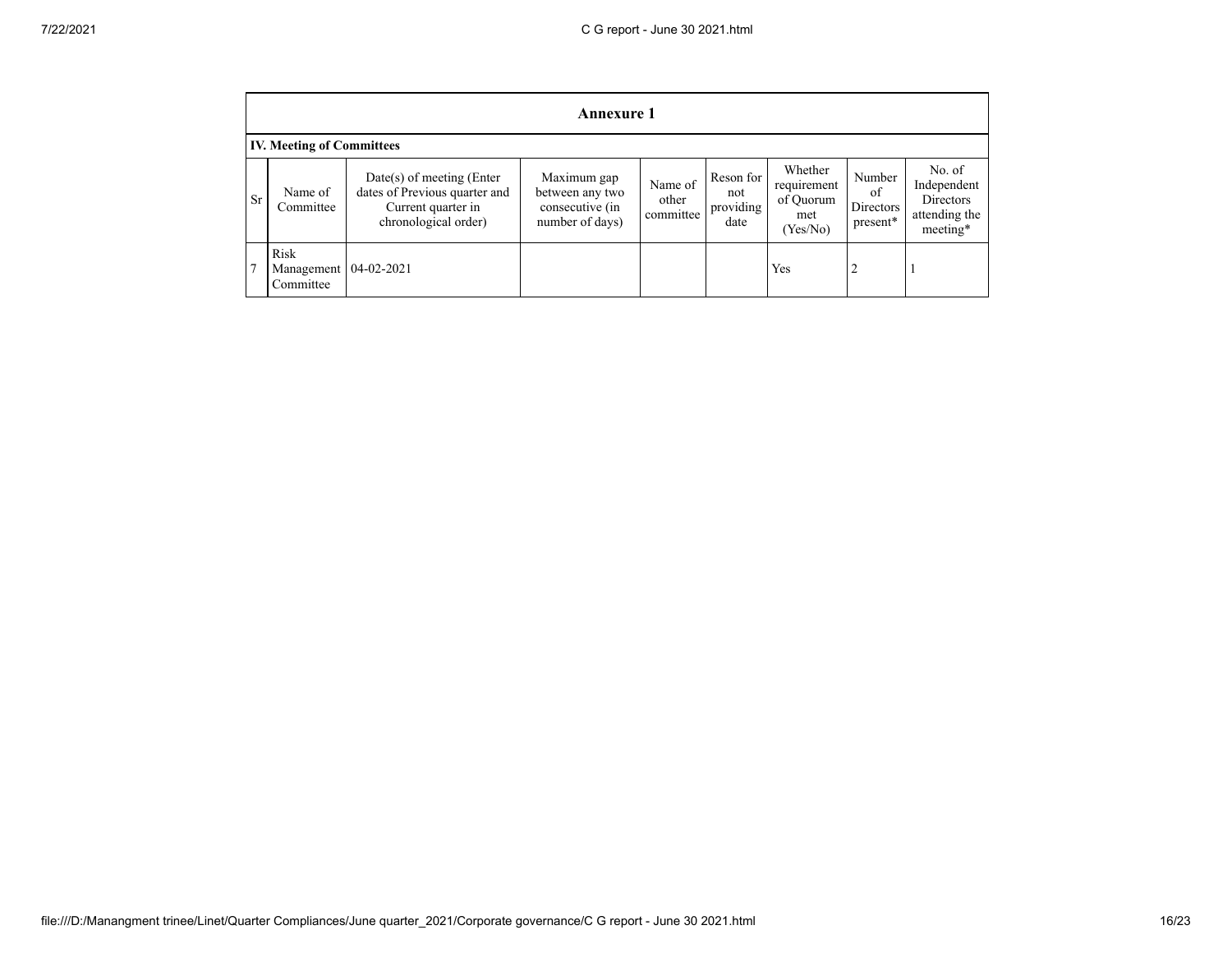| <b>Text Block</b>      |                                                                                                                                                                                                                                  |  |  |  |
|------------------------|----------------------------------------------------------------------------------------------------------------------------------------------------------------------------------------------------------------------------------|--|--|--|
| Textual Information(1) | Note on meeting of Risk Management Committee:<br>Date of meeting held in the previous quarter: 04-02-2021<br>Number of Members present including non board member: 3<br>Number of Independent Directors attending the meeting: 1 |  |  |  |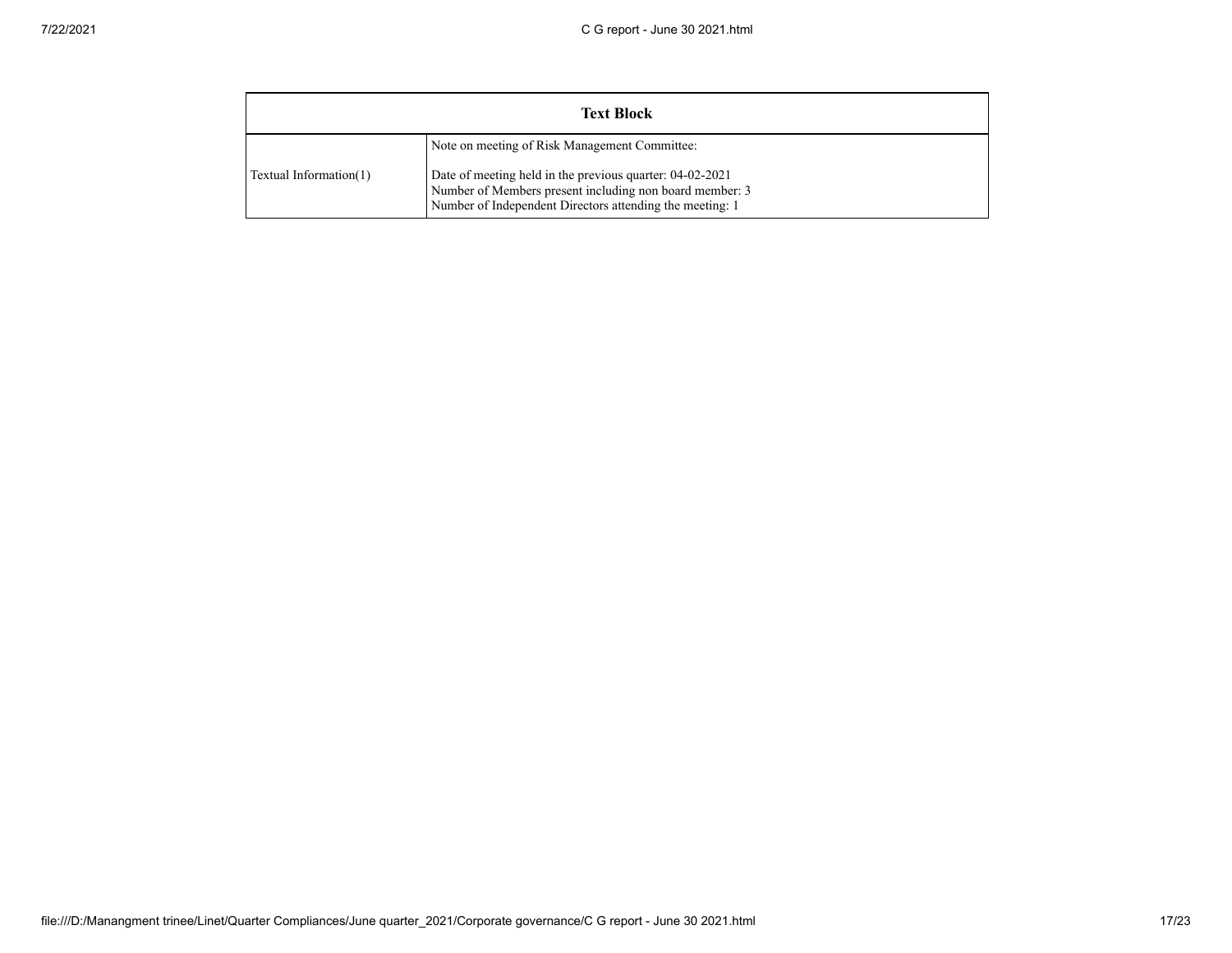|           | Annexure 1                                                                                                        |     |  |  |  |  |
|-----------|-------------------------------------------------------------------------------------------------------------------|-----|--|--|--|--|
|           | V. Related Party Transactions                                                                                     |     |  |  |  |  |
| <b>Sr</b> | If status is "No" details of non-<br>Compliance status<br>Subject<br>(Yes/No/NA)<br>compliance may be given here. |     |  |  |  |  |
|           | Whether prior approval of audit committee obtained                                                                | Yes |  |  |  |  |
| 2         | Whether shareholder approval obtained for material RPT                                                            | NA  |  |  |  |  |
| 3         | Whether details of RPT entered into pursuant to omnibus approval<br>have been reviewed by Audit Committee         | Yes |  |  |  |  |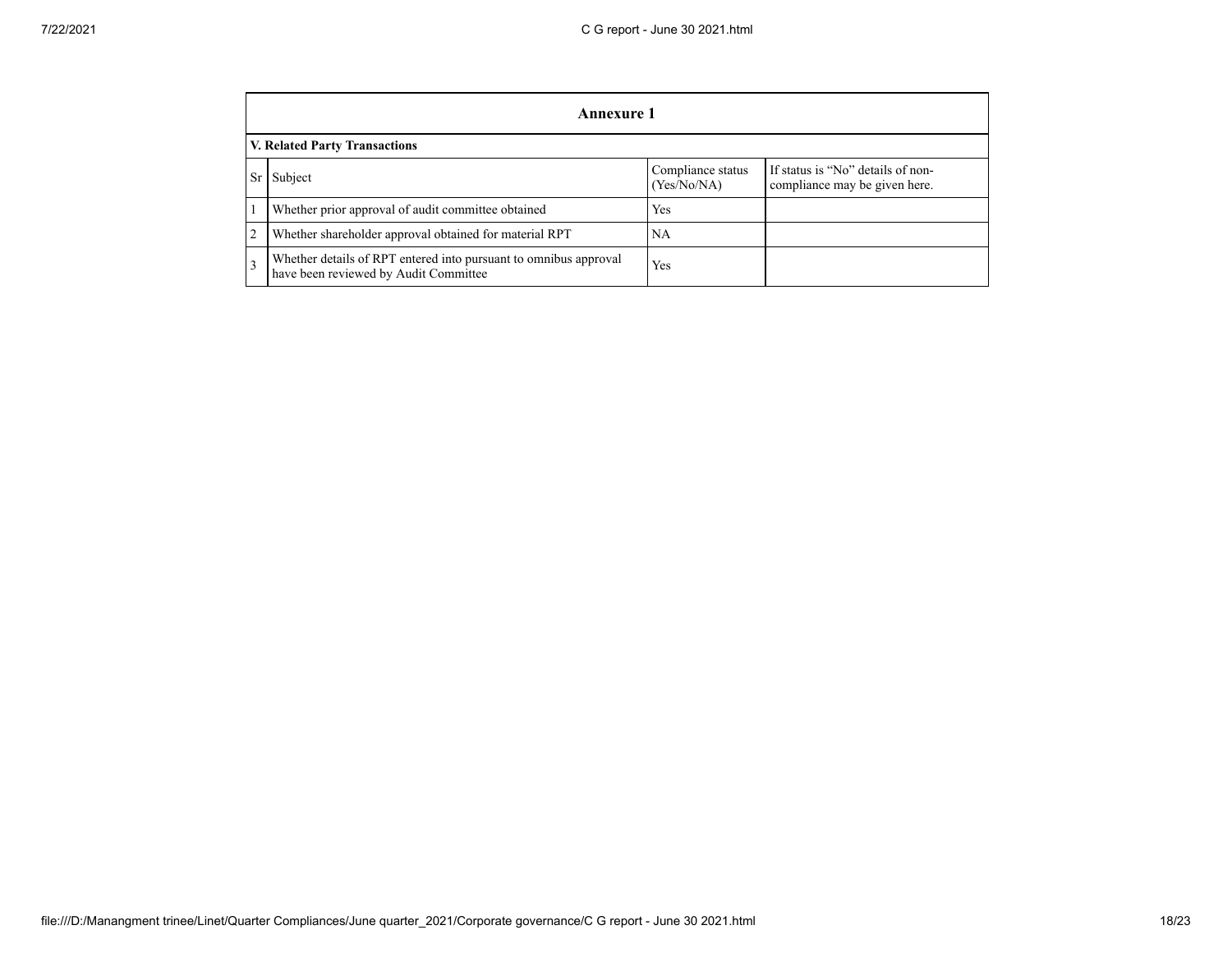|                          | Annexure 1                                                                                                                                                                                                      |                               |  |  |  |
|--------------------------|-----------------------------------------------------------------------------------------------------------------------------------------------------------------------------------------------------------------|-------------------------------|--|--|--|
|                          | <b>VI. Affirmations</b>                                                                                                                                                                                         |                               |  |  |  |
| Sr                       | Subject                                                                                                                                                                                                         | Compliance<br>status (Yes/No) |  |  |  |
|                          | The composition of Board of Directors is in terms of SEBI (Listing obligations and disclosure requirements)<br>Regulations, 2015                                                                                | Yes                           |  |  |  |
| $\overline{c}$           | The composition of the following committees is in terms of SEBI(Listing obligations and disclosure requirements)<br>Regulations, 2015 a. Audit Committee                                                        | Yes                           |  |  |  |
| $\overline{3}$           | The composition of the following committees is in terms of SEBI(Listing obligations and disclosure requirements)<br>Regulations, 2015. b. Nomination & remuneration committee                                   | Yes                           |  |  |  |
| $\overline{\mathcal{L}}$ | The composition of the following committees is in terms of SEBI(Listing obligations and disclosure requirements)<br>Regulations, 2015. c. Stakeholders relationship committee                                   | Yes                           |  |  |  |
| 5                        | The composition of the following committees is in terms of SEBI(Listing obligations and disclosure requirements)<br>Regulations, 2015. d. Risk management committee (applicable to the top 500 listed entities) | Yes                           |  |  |  |
| 6                        | The committee members have been made aware of their powers, role and responsibilities as specified in SEBI<br>(Listing obligations and disclosure requirements) Regulations, 2015.                              | Yes                           |  |  |  |
|                          | The meetings of the board of directors and the above committees have been conducted in the manner as specified in<br>SEBI (Listing obligations and disclosure requirements) Regulations, 2015.                  | Yes                           |  |  |  |
| 8                        | This report and/or the report submitted in the previous quarter has been placed before Board of Directors.                                                                                                      | Yes                           |  |  |  |
| 9                        | Any comments/observations/advice of Board of Directors may be mentioned here:                                                                                                                                   | Textual<br>Information $(1)$  |  |  |  |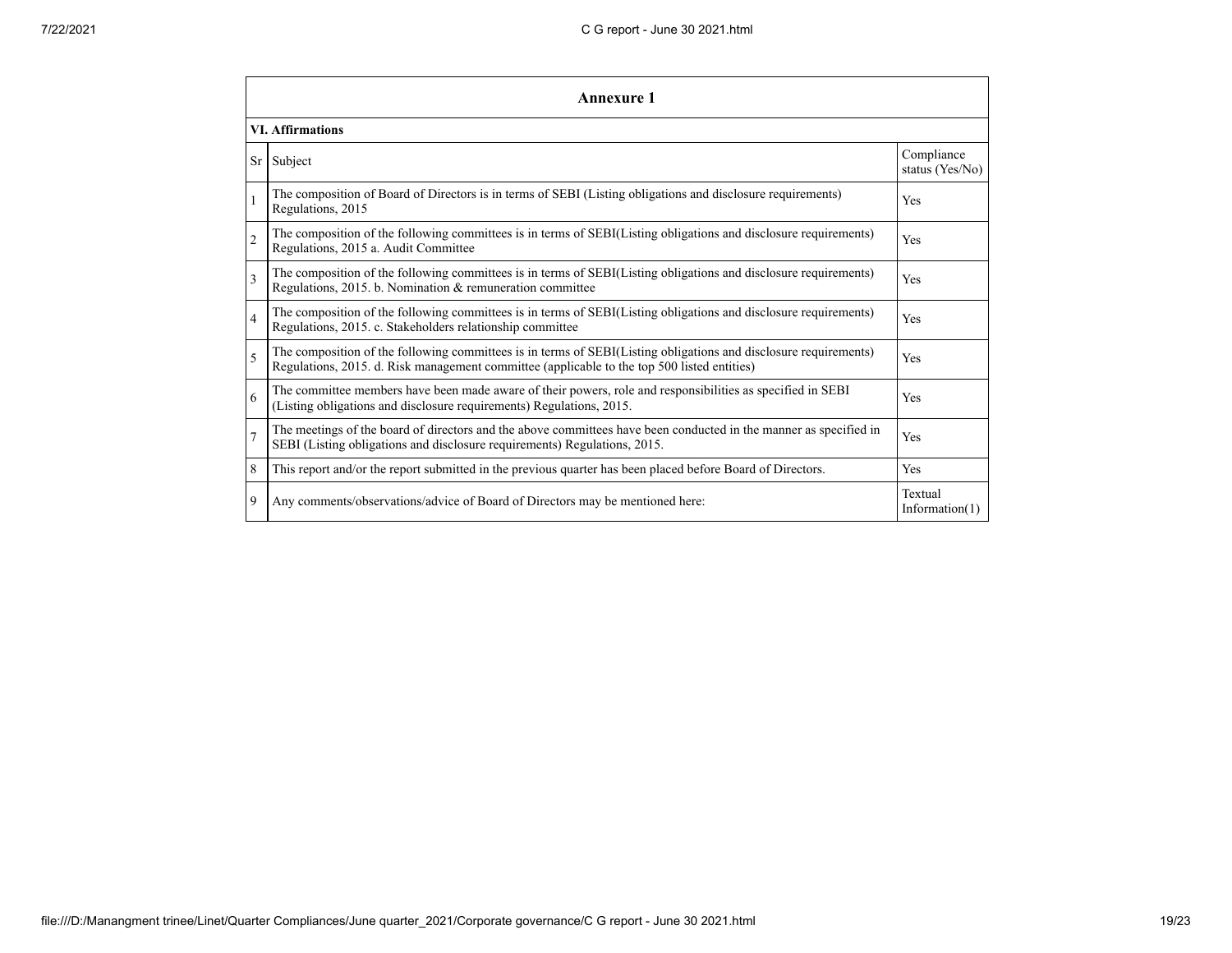|      | <b>Annexure 1</b>            |                                          |  |  |  |
|------|------------------------------|------------------------------------------|--|--|--|
| - Sr | Subject<br>Compliance status |                                          |  |  |  |
|      | Name of signatory            | Vijayamahantesh Khannur                  |  |  |  |
|      | Designation                  | Company Secretary and Compliance Officer |  |  |  |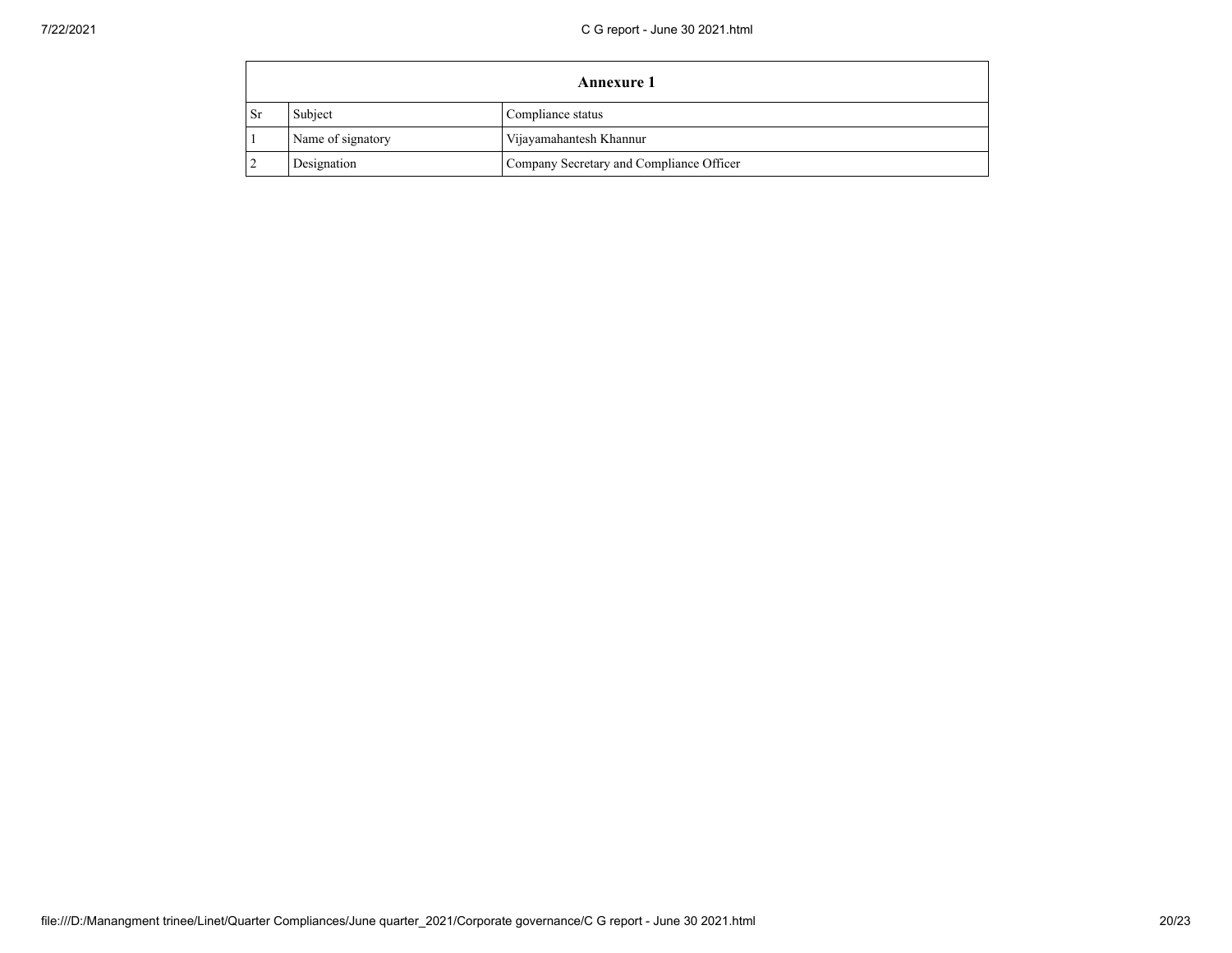| <b>Text Block</b>      |                                                                                                                                                                                                                                                                                                                                                                                                       |  |  |  |  |
|------------------------|-------------------------------------------------------------------------------------------------------------------------------------------------------------------------------------------------------------------------------------------------------------------------------------------------------------------------------------------------------------------------------------------------------|--|--|--|--|
| Textual Information(1) | Note for SL No. 5.d<br>Our Company is in top 1000 companies list as per market capitalisation as on 31.03.2021. Hence, Risk<br>Management Committee is applicable to the Company as per the Regulation $21(5)$ .<br>In XBRL excel utility file of Corporate Governance in Annexure 1- Affirmations point 5.d, Its<br>mentioned as Risk Management Committee is applicable to top 500 listed entities. |  |  |  |  |
|                        | As our Company fall under Top 1000 and Risk Management Committee is applicable, we have selected<br><b>YES</b>                                                                                                                                                                                                                                                                                        |  |  |  |  |